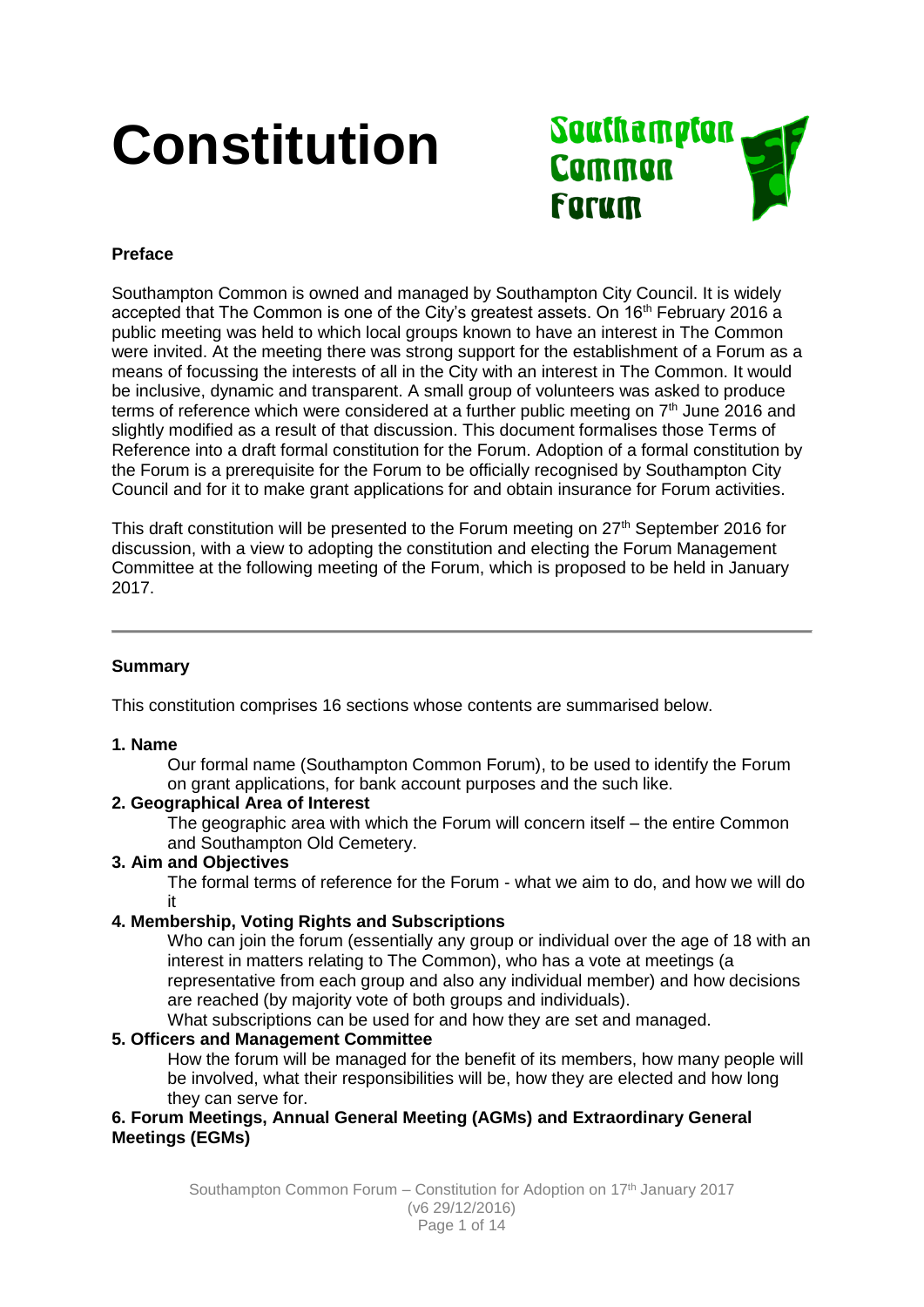How often the Forum will meet (at least twice a year), how these meetings are advertised and organised and how decisions will be made at those meetings.

# **7. Accounts**

How the Treasurer will look after any funds awarded, or donated, to the Forum.

#### **8. Funding**

How we will raise money to do projects agreed by the Forum.

#### **9. Insurance**

The Forum will hold appropriate insurance to cover its activities and events.

### **10. Notices and Communication**

How the Forum Management Committee will communicate with Forum members and with the wider public

# **11. External Relations**

As the Forum develops, it may be necessary to join other, wider groups with similar interests, this allows us to do so.

#### **12. Amendments**

As the Forum develops and external circumstances change, it may be necessary to change the constitution to reflect those changes. This section defines how changes will be made

### **13. Dissolution**

If the Common Forum decides to cease operations, how that will be done.

### **14. Data Protection**

In order to communicate with Forum Members, the Management Committee needs to hold an electronic database of member contact details, interests and other personal information supplied by that member. This section defines how we may use that data – essentially only for Forum business, never giving member information to third parties.

### **15. Equal Opportunities Statement**

In order to be recognised by Council, we are required to have an equal opportunities policy. This section simply says that we will have one.

### **16. Adoption of the Constitution**

When the constitution is formally adopted, all members of the elected Forum Management Committee sign here to confirm that they will adhere to the Constitution. Each successive member of the Forum Management Committee is also required to sign the constitution when elected or co-opted.

### **Appendix - Southampton Common Forum - Equal Opportunities Policy**

The actual wording of our Equal Opportunities Policy, committing us to ensuring equal opportunities for volunteers and all those participating in the activities, management and coordination of SCF. The Policy also defines how we will achieve this.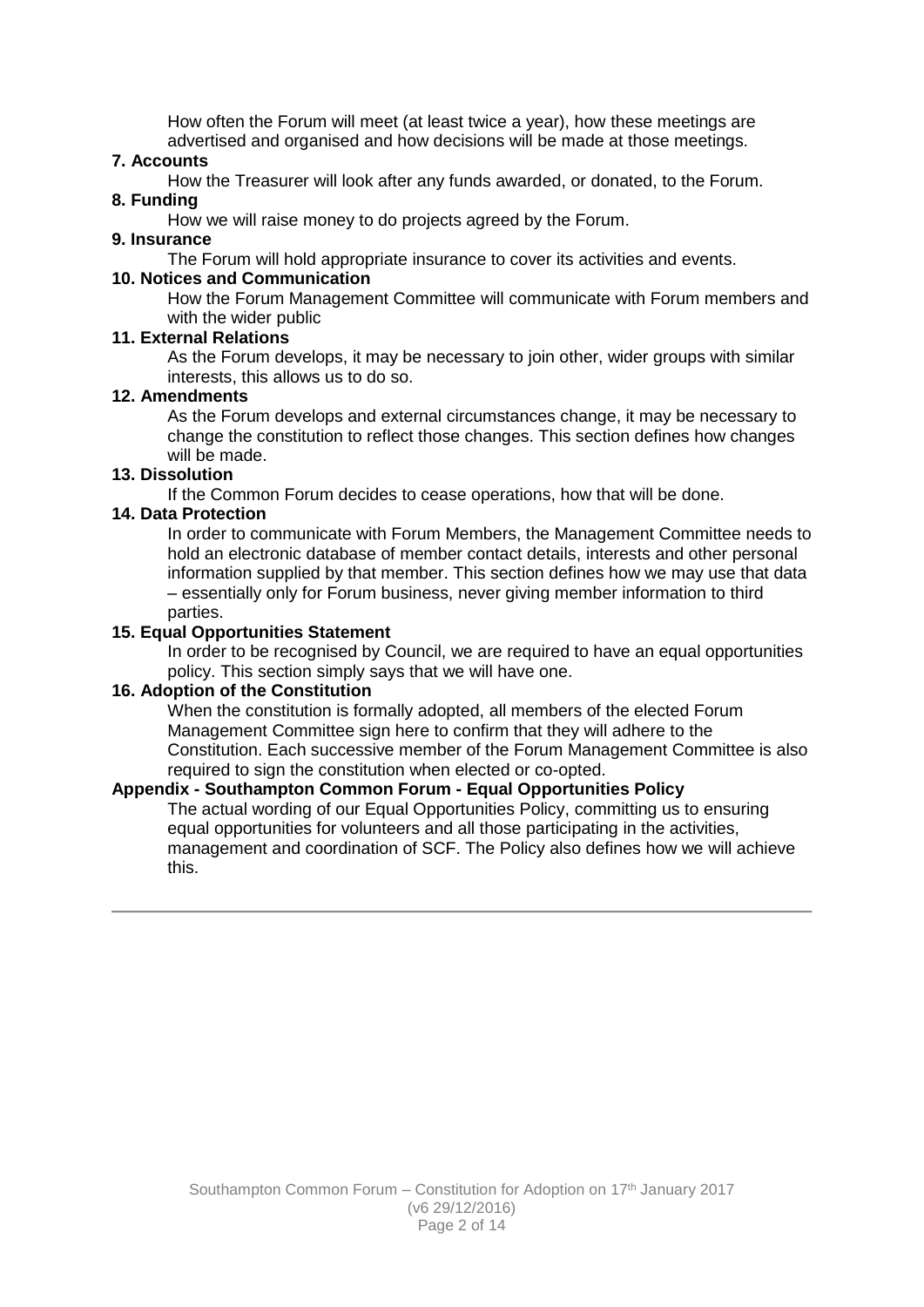# **1. Name**

The group shall be called Southampton Common Forum (SCF, 'the Forum').

### **2. Geographical Area of Interest**

The geographical area of interest comprises the public open space owned by Southampton City Council and known as The Common / Southampton Common, designated as parks or pleasure grounds within the meaning of the Public Health Acts by Section 87 of the Southampton Corporation Act 1910 and formally registered as Common land under section 4 of the Commons Registration Act 1965. The area of interest also includes the grounds and site of The Cowherds Public House, The Hawthorns Urban Wildlife Centre (previously Southampton Zoo) and Southampton Old Cemetery, none of which is legally included in the registered Common although these areas lie within it.

The area of interest is bordered approximately by Hill Lane (W), Burgess Road (N), Northlands Road (S) and Westbourne Crescent / Highfield Road / Furzedown Road / University of Southampton Highfield Campus (E). The Avenue (A33) runs north-south through The Common; the area of The Common to its east being referred to as "Little Common"

### **3. Aim and Objectives**

#### **3.1 Aim**

To be a focal point for issues affecting The Common for everyone who uses, enjoys or appreciates it.

### **3.2 Objectives**

- 1. To see that all those with an interest are **informed** of any issues that may affect The Common.
- 2. To give all those with an interest a means of **influencing** and contributing to those issues.

The nature of the Forum's response will depend on the issue under consideration. In some cases the Forum will respond as a collective voice. In other cases, the Forum will encourage discussion and debate in order to help its associated groups and others to provide their own, informed and reasoned responses. It will not be possible for all Forum members to be of one view on every issue. Membership of the Forum will not constrain the ability and freedom of its members to hold and express varying / conflicting views.

3. To work alongside the landowner, Southampton City Council, to contribute towards the **positive management** of The Common

This includes contributing to and/or taking the lead in preparing and keeping up to date a management plan for The Common, to be adopted by the City Council in partnership with other stakeholders.

4. To raise **awareness** of The Common and its benefits to the City.

5. To take **any other appropriate action** consistent with the aim of the Forum including, if necessary, to lobby and bring pressure to bear to ensure that The Common is managed and maintained primarily as a recreational resource for the benefit of all sections of the community, as its legal status requires.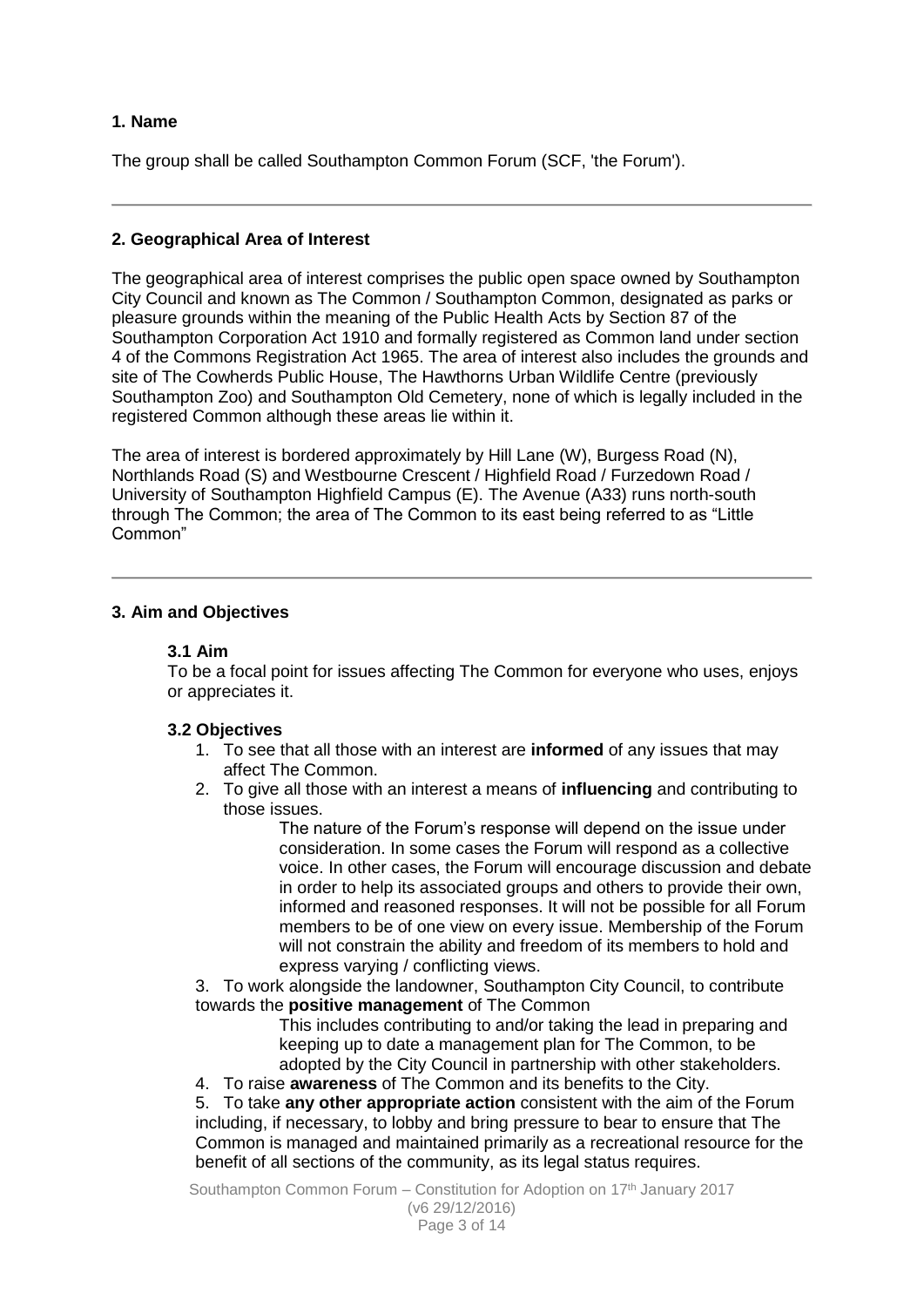To achieve the aim and objectives SCF will:

- adopt a formal constitution and management structure.
- coordinate and cooperate with the local authority, other statutory authorities, voluntary organisations, charities and individuals where they have aims and objectives similar to those of the Forum.
- involve local residents associations, community groups, businesses, enterprises, charities and individuals in the aims through publicity, consultation, engagement and volunteering opportunities and by holding meetings and social events.
- open and maintain a bank account, raise specific funds, and invite and receive contributions and subscriptions, where appropriate, to finance Forum activities and projects.
- operate a www site (www.southamptoncommon.org) and a facebook page (www.facebook.com/SouthamptonCommonForum/) and, if appropriate, other "social network" sites for general communication with members and interested parties and for promotional purposes.
- hold an Annual General Meeting (AGM)
- do all other lawful things as are considered necessary to further the aims.

# **4. Membership, Voting Rights and Subscriptions**

It is hoped that as wide and diverse a range of organised groups and individuals as possible with an interest in The Common will be associated with the Forum. These include, but are not limited to:

**Groups**: local residents' associations, local "Friends of …" groups, North Southampton Community Forum, Southampton Commons and Parks Protection Society, parkrun, promoters of events based on The Common (e.g. Common People, Let's Rock Southampton, CRUK Race for Life etc.), local universities, colleges and schools, local businesses, enterprises and charities, fitness and orienteering groups, natural history groups, etc. etc.

**Individuals**: walkers (including dog walkers and those using The Common as a commuting route), joggers, cyclists, anglers, picnicers, photographers, etc. etc.. Any bona fide interest group or individual can ask to join the Forum.

One of the Forum's most important aims, and biggest challenges, will be to identify and involve people with an interest in the Common who are not part of any existing group.

Membership of SCF shall be open to any group of individuals or individual over the age of eighteen interested in furthering the aims of the Forum.

The following membership categories shall exist

- aroup for formally-constituted groups and other organised, interested groups.
- individual any individual with an interest in The Common is welcome to join and participate in the Forum, irrespective of whether they belong a formal group represented on the forum.

Voting Rights:

 For the purposes of (a) adopting this Constitution and of (b) electing each member of the initial Forum Management Committee, each person present at the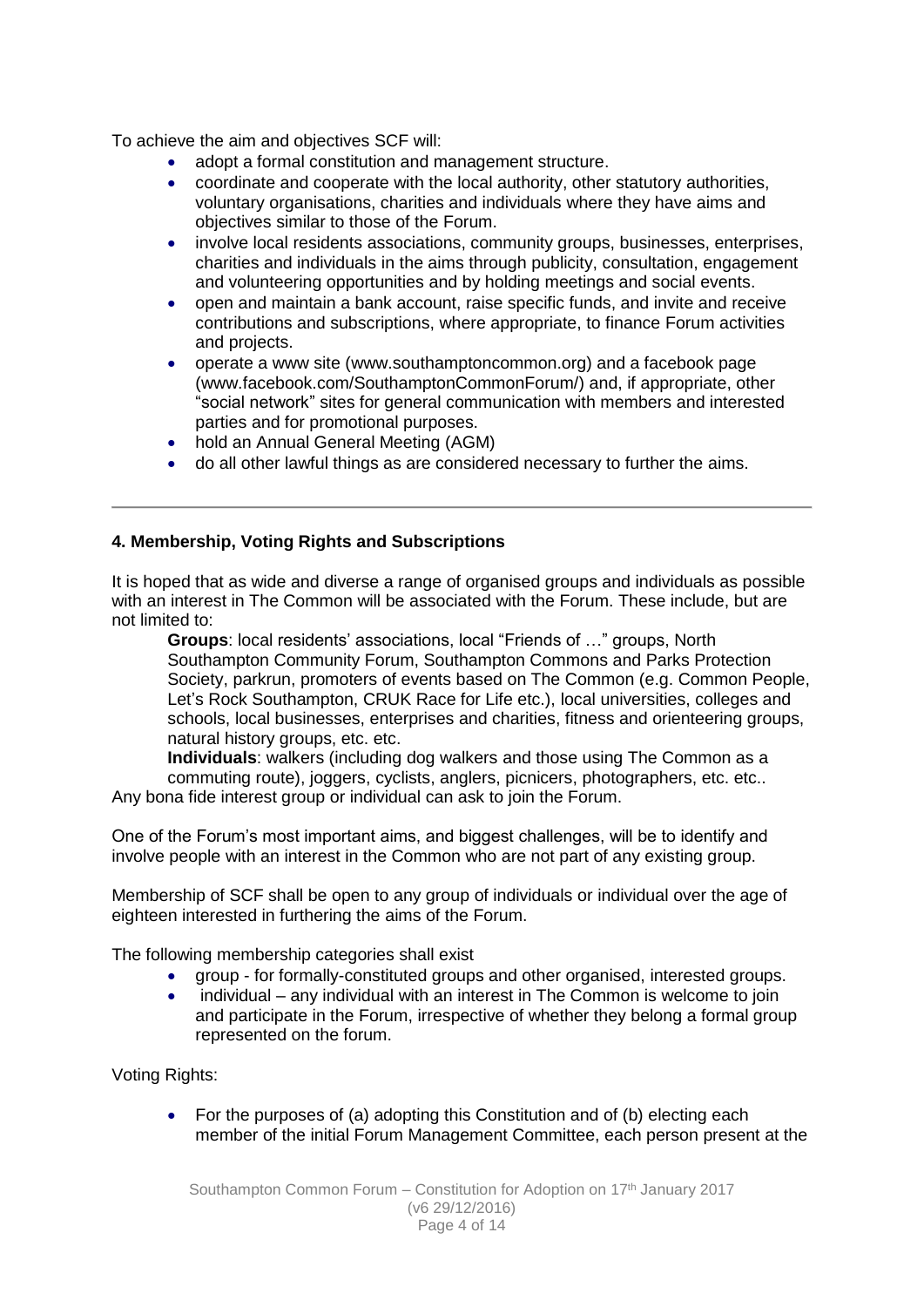meeting at which these matters shall be decided (17<sup>th</sup> January 2017) shall vote individually.

Thereafter:

- Each member group shall have a single vote on Forum matters and shall (1) nominate an individual from within the group to be the voting member on its behalf, and (2) inform The Management Committee of that nomination.. A register of voting members shall be maintained by the Management Committee.
- Each individual member of the Forum shall also have a vote.
- In determining the outcome of any vote, the result will need to be supported by both a majority of votes of group voting members present and a majority of votes of individual members present. If this condition is not satisfied, then the Forum will record that it was unable to reach a concensus on that matter.
- If it becomes clear to the Forum that multiple, individual members are following a singular, joint and specific agenda, they shall be required to register as a group with a single voting representative.

Membership is registered through completion of a membership form.

Subscriptions may be levied in order to raise funds for Forum projects and events and to fund Forum meetings, operations and publicity.

An annual subscription may be proposed by the Management Committee.

Any annual subscription rate will be determined at each AGM and voted upon, with a majority ruling of registered Members present and entitled to vote.

The rates of subscription shall only be altered by consent of the majority of registered members present and entitled to vote at the AGM.

If subscription fees are levied, the subscription year shall run from 1st January - pro-rata subscription for groups joining during the subscription year will be set at one tenth of the annual rate for each full or part month remaining.

The Management Committee may, at its discretion, enter into reciprocal agreements with other groups with shared objectives such that each is a 'member' of the other but no subscription payments are made.

Membership / Registration is terminated:

- if the member dies
- or if it is a group, it ceases to exist
- or if the member resigns by written notice to the Secretary
- or, if subscriptions are levied, if his / her / its subscription is not paid in full within three months of the due date.

### **5. Officers and Management Committee**

In order to:

- arrange, host and report Forum meetings
- coordinate action on Forum decisions
- organise Forum project activities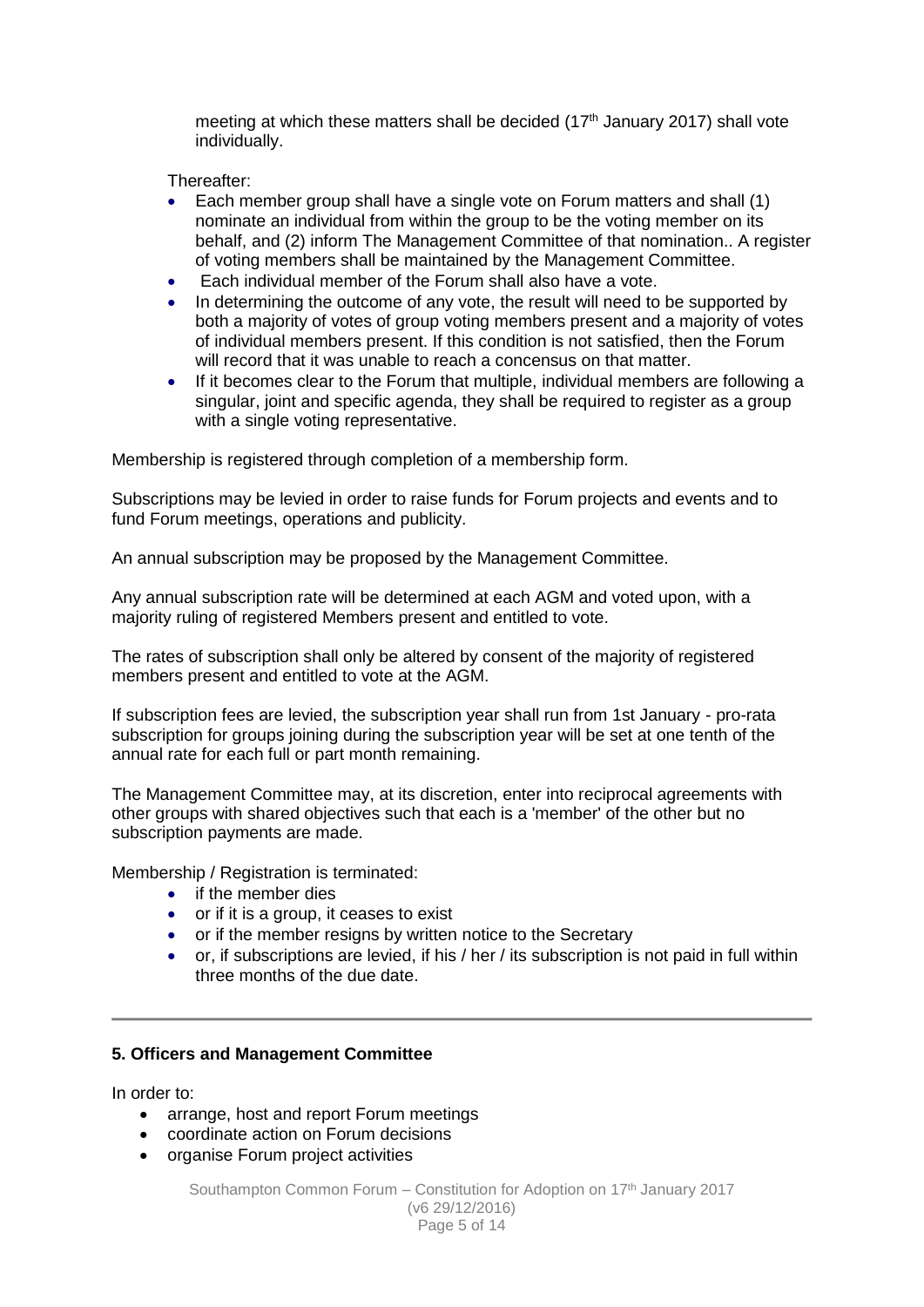- submit grant applications on behalf of the Forum
- undertake other fundraising for Forum projects
- formally represent the Forum at other meetings
- research and notify Forum member of current issues
- maintain Forum social media
- help prepare a management plan for The Common
- undertake any other function considered necessary for Forum administration

the Forum will be coordinated by a Management Committee.

The Forum Management Committee shall manage the Forum on behalf of its members.

The Forum's Management Committee will comprise (1) a group of elected officers (2) up to 4 other elected members of the Forum.

- The Officers of SCF shall normally consist of a Chair, Vice Chair, Secretary and Treasurer. each of whom may serve for a term of up to three years, commencing at the Annual General Meeting (AGM) at which they are elected, after which the post shall be eligible for re-election. Officers may stand for re-election.
- Up to four other members of the wider Forum, chosen annually by majority vote of The Forum at its AGM, shall comprise the other members of the Forum Management Committee ("ordinary members"). These ordinary Committee members may stand for re-election. Ordinary members of the Forum Management Committee may undertake specific and designated roles and responsibilities at the request of the Committee Officers (e.g. communications (web and social media), development plan coordination research and drafting, event organisation, fund raising, publicity, liaison, grant application development, chair of working group etc.).

Nominations for the election of Officers of the Forum Management committee shall be made in writing to the Secretary no later than seven days before the AGM in order to allow nominations to be publicised. Nominations for Officers shall be supported by a proposer and a seconder and the consent of the nominee must first have been obtained.

Nominations for the election of ordinary members of the Forum Management Committee can be made either in writing to the Secretary (preferably no later than seven days before the AGM) or may be made at the AGM itself (i.e. no prior notification is required). Members of the Forum seeking election as ordinary members of the Forum Management Committee can self-nominate (in which case only a seconder is also needed). If not by self-nomination, nominations for these positions shall be supported by a proposer and a seconder and the consent of the nominee must first have been obtained.

The election of Officers shall be completed prior to the election of ordinary members.

The Forum Management Committee shall have the power to fill casual vacancies on the Committee by co-opting volunteers from the membership until the next AGM where the post will be eligible for election.

The Forum Management Committee shall have the power to convene specific working groups to undertake specific projects, activities, liaison and research. Each working group shall include at least one member of the Forum Management Committee and shall report to the Chair of the Forum Management Committee. Working groups shall be regulated by, and dissolved by, the Forum Management Committee.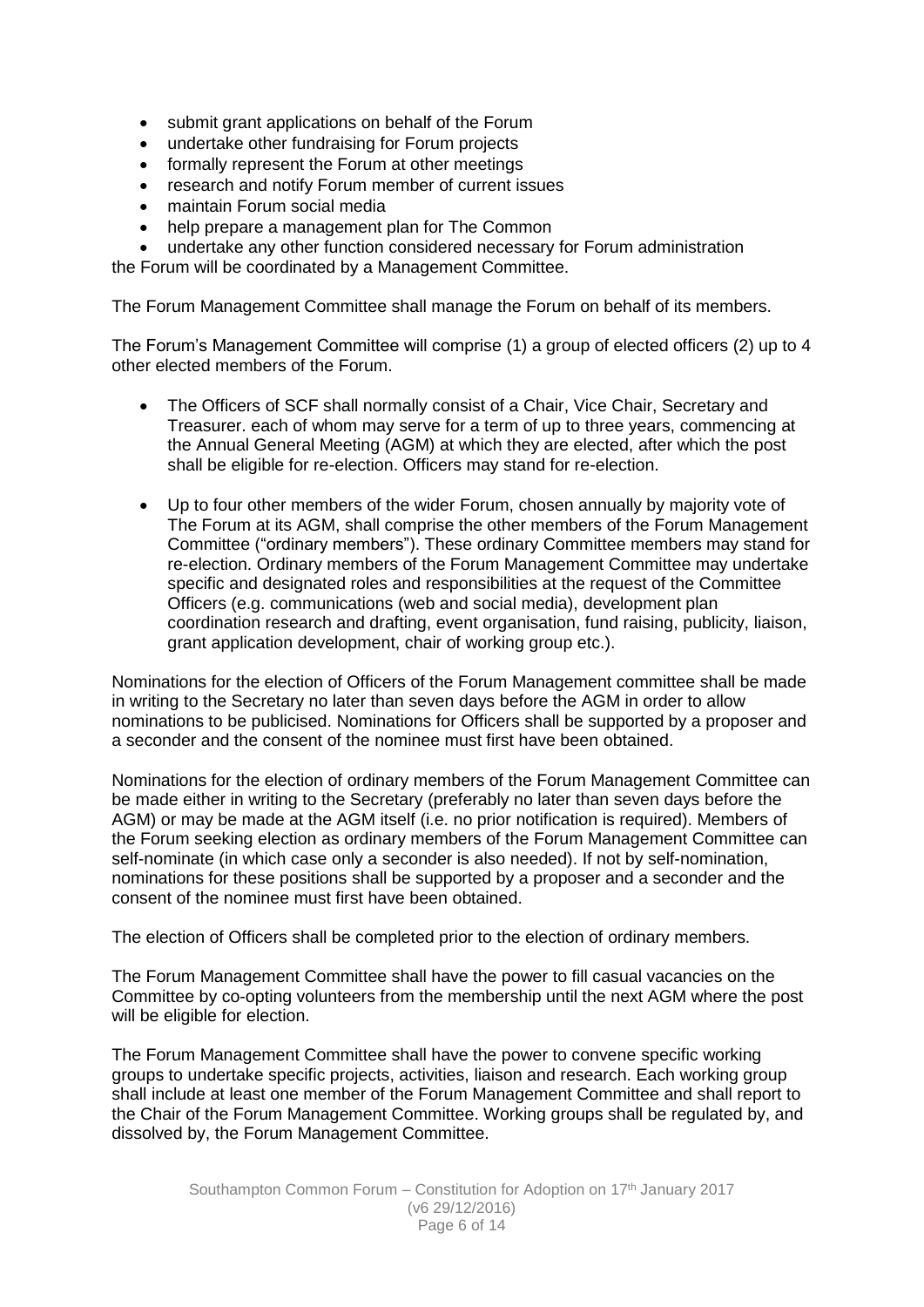The Forum Management Committee shall have the power to co-opt further members (who shall attend in an advisory and non-voting capacity).

The Forum Management Committee shall meet as frequently as deemed necessary for managing the Forum (usually at least bi-monthly). The Secretary shall give Forum Management Committee members not less than fourteen days notice of each meeting. The quorum shall comprise one-half of the voting members of the Management Committee and, excepting exceptional circumstances, include the Chair.

Any registered member of the Forum is entitled to ask for relevant business to be discussed under "Any Other Business" at the next scheduled Forum Management Committee meeting.

The names of Officers and Committee Members, and a means of contact, shall be publicised on the Forum's www site.

The Committee shall maintain minutes of all Committee meetings, which, excepting reserved matters, shall be made available on the Forum's www site within a reasonable time frame.

#### **6. Forum Meetings, Annual General Meeting (AGMs) and Extraordinary General Meetings (EGMs)**

The Forum itself will meet at least twice a year. These will be open, public meetings and one of these Forum meetings will also include the AGM.

Meetings will be advertised on the Forum's www site and facebook page and by email to registered Forum members who have notified the Secretary of a current and valid email address.

The AGM will receive reports and accounts from the Forum Management Committee and elect Officers (if elections are due) and ordinary members of the Forum Management Committee for the relevant periods.

Under exceptional circumstances an AGM may be postponed and rescheduled for not later than fifteen months after the previous AGM.

Extraordinary General Meetings (EGM) shall be held at the request of a simple majority of the Forum Management Committee, or at the written request of ten or more registered voting Members (whose subscriptions are fully paid up if subscriptions are levied) or one tenth of the registered Forum membership (whose subscriptions are fully paid up if subscriptions are levied), whichever is the greater. Any request to hold an EGM received from a registered Member will be posted on the Forum's www site and facebook page to notify other registered Members and a period of up to 5 days will be allowed for the required number of written requests to be received.

The Committee shall give the Forum no less than twenty one days' notice of any general meeting or AGM and no less than seven days notice of any EGM and of any special motions to be discussed, (from the date on which sufficient requests to hold the EGM have been received),. Notice shall be given on the Forum's www site, facebook page and by email to all registered members who have notified the Secretary of a current and valid email address.

A minimum of half the Forum Management Committee and half of the registered Forum membership shall constitute a quorum for an AGM or EGM.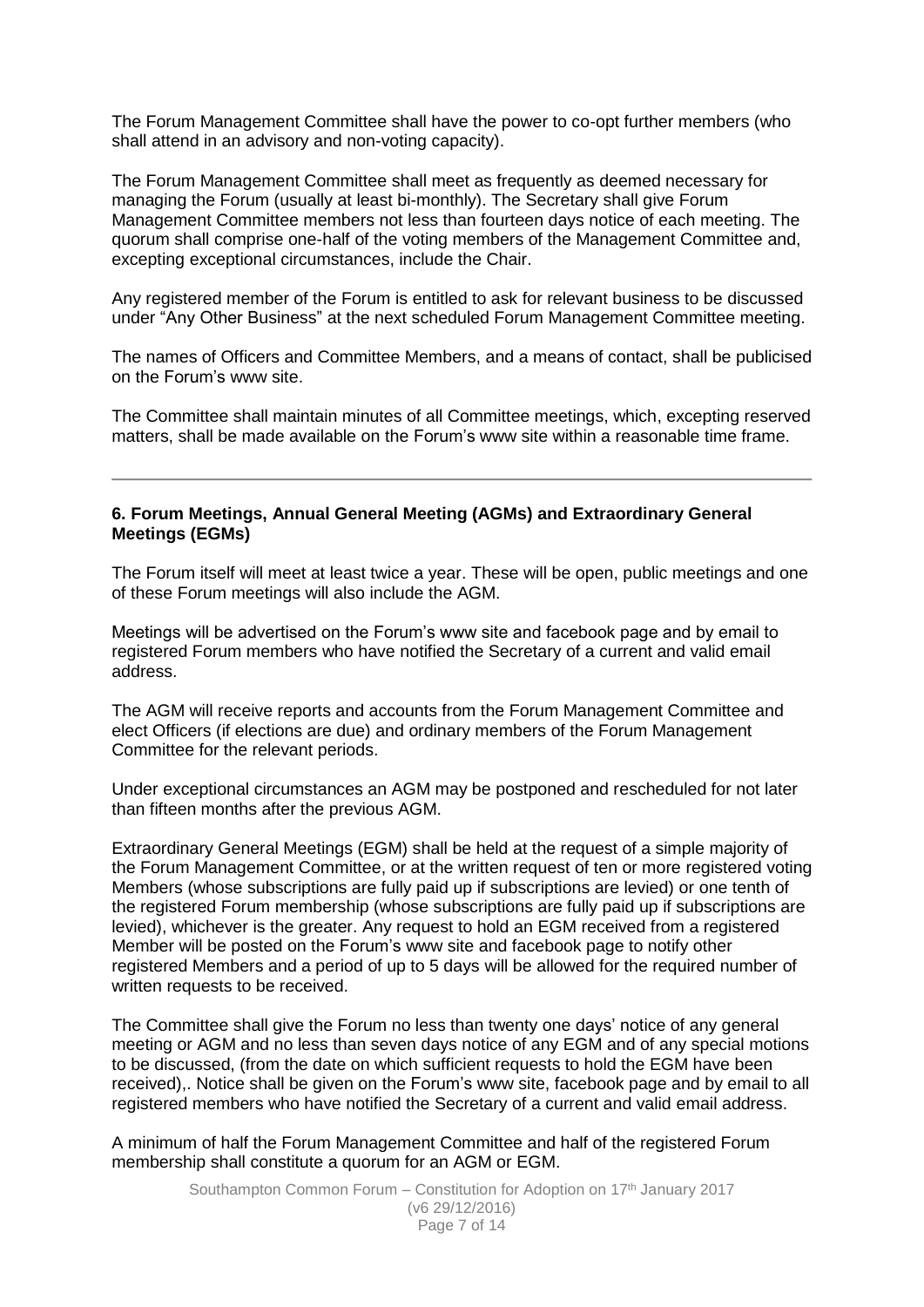Matters of policy may be debated from time to time at AGMs and EGMs at the request of a proposer and seconder who are both registered members of the Forum. Decisions shall be made by simple majority vote of those members present and eligible to vote. In the event of a tied vote the Chair of the meeting shall have the casting vote in addition to any other vote he or she may have.

# **7. Accounts**

Accounts shall be kept by the Forum's elected Treasurer and each individual receipt and payment recorded, including details of the provider (unless anonymous donation) and recipient.

Accounts shall be available for inspection by any registered member on giving of reasonable notice to the Forum's treasurer.

Accounts shall be submitted for inspection and approval by the registered members at each AGM.

Accounts will be independently examined if the level of financial activity is considered by the Forum Management Committee to be sufficient to make this action prudent.

The Committee shall, out of the funds of the forum, pay all proper expenses of administration, development, and management of the Forum. After the payment of each such expense, and the setting aside of a reserve if deemed necessary, the remaining funds shall be applied by the Forum Management Committee to further the aims of the Forum.

Cheque payments from forum funds shall require the signatures of at least two unrelated Management Committee Officers.

### **8. Funding**

The Forum shall have the power to raise funds by means of contributions, legacies, grants, subscriptions and fundraising by lawful means.

All funds and property of the Forum shall be used solely to promote its aims as detailed in this Constitution.

No funds of the Forum shall be paid or transferred directly or indirectly by way of profit or wage to any member of the Forum.

# **9. Insurance**

The Forum shall obtain and maintain sufficient and appropriate liability insurance in respect of risks to its members and for injuries to third parties and damage to property arising from any activities and events organised by the Forum.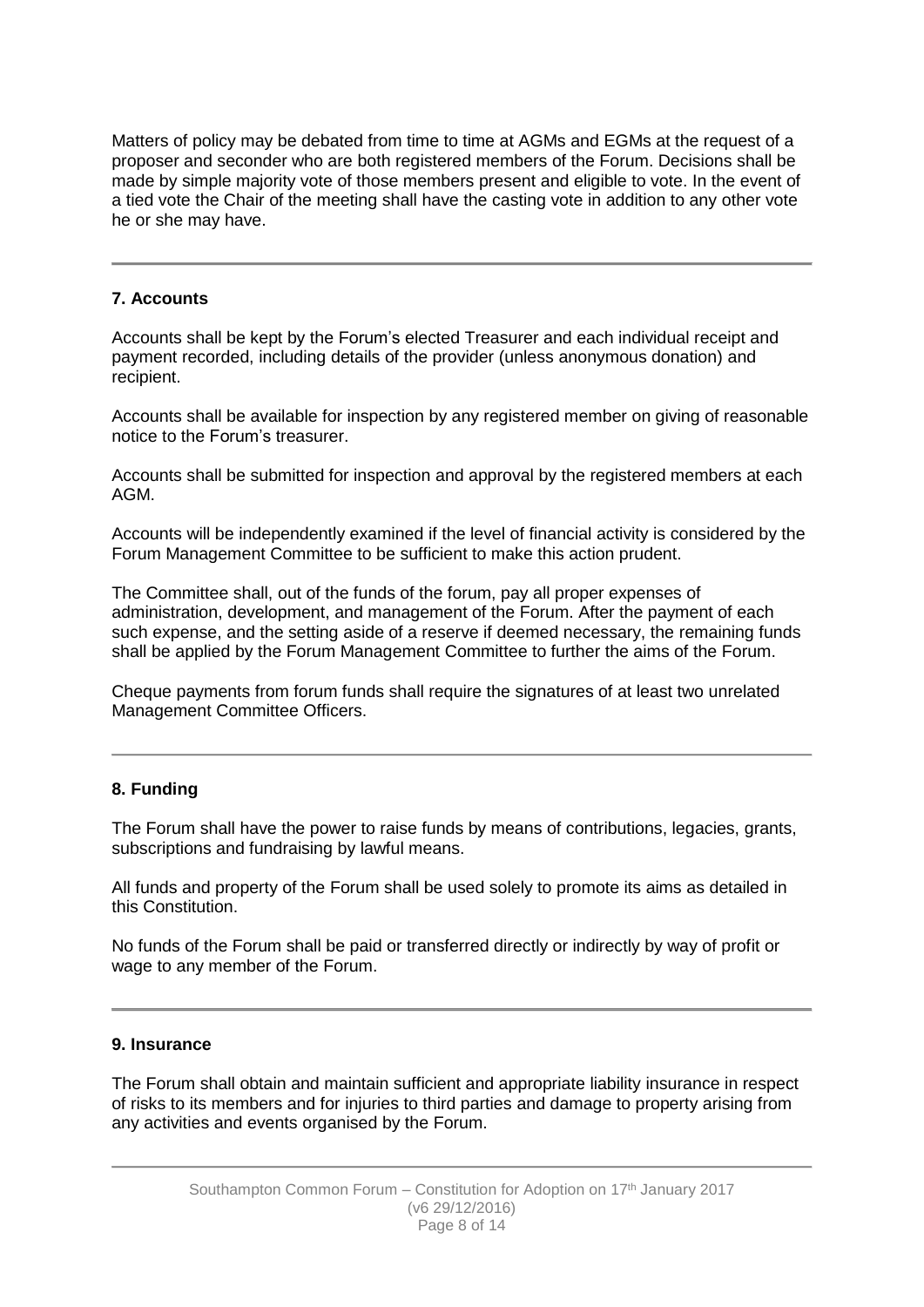#### **10. Notices and Communication**

The Forum will operate a www site (www.southamptoncommon.org) and a facebook page (www.facebook.com/SouthamptonCommonForum/) and, if appropriate, other "social network" sites for general communication with members and interested parties and for promotional purposes.

Any formal notice required by this Constitution shall be given via electronic communication on the Forum's www site and facebook page and by email to any registered member who has notified the Secretary of a current and valid email address.

Any notice shall be deemed to have been given three days after it was sent.

Any registered member present in person at any meeting shall be deemed to have received notice of the meeting and of the purposes for which it was called.

#### **11. External Relations**

At appropriate times the Forum may need to formally link with, register with or join other local and national groups and organisations with shared purposes or interests, such as the Open Spaces Society.

#### **12. Amendments**

This Constitution may be amended by a simple majority of registered voting members present at an AGM or EGM of the Forum, provided that (1) not less than twenty one days notice of the proposed amendment has been given to all registered members (in the case of an AGM) or 7 days' notice (in the case of an EGM) and (2) that said AGM or EGM is quorate.

### **13. Dissolution**

The Forum may be dissolved by the combination of a two-thirds majority of registered members present and entitled to vote at an AGM or EGM of the Forum and a two-thirds majority of the Forum Management Committee, provided that not less than twenty eight days' notice of the proposed winding up has been given to all registered members and that said meeting is quorate.

Any assets shall be returned to their providers, should they require it, else shall be passed to another group / groups with similar aims (to be decided by those present at the winding up meeting).

# **14. Data Protection**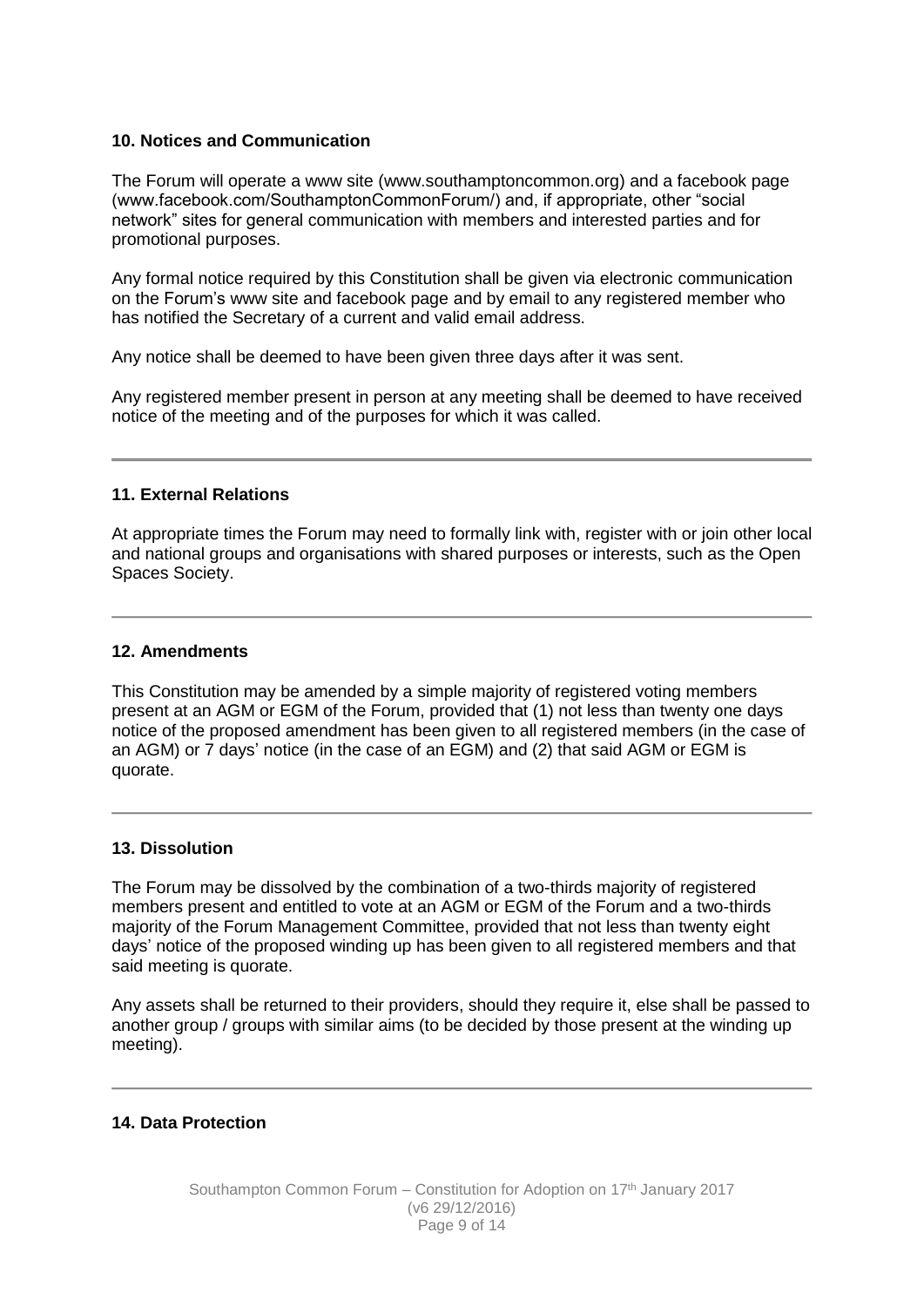The Forum Management Committee will maintain an electronic database of personal information relating to its members solely for the purposes of Forum administration. This may include any information which that member supplies to us for the purpose, including (but not limited to); name, address, email address, telephone number(s), relevant interests and skill sets.

These data shall remain private to the Forum and shall not be shared with any third party.

For the purposes of the Data Protection Act 1998, the Forum Secretary shall be responsible for the security of member information and for compliance with relevant Data Protection legislation.

All email correspondence to the membership shall be by blind copy.

#### **15. Equal Opportunities Statement**

The Forum Management Committee shall endeavour to ensure that the Forum membership is broad, transparent and inclusive, reflecting the diversity of Common users and interest groups.

There shall be no discrimination on the basis of gender, age, nationality, disability, race, religion, sexual orientation or alignment.

The Management Committee shall maintain an equal opportunities policy, which shall be available from its www site.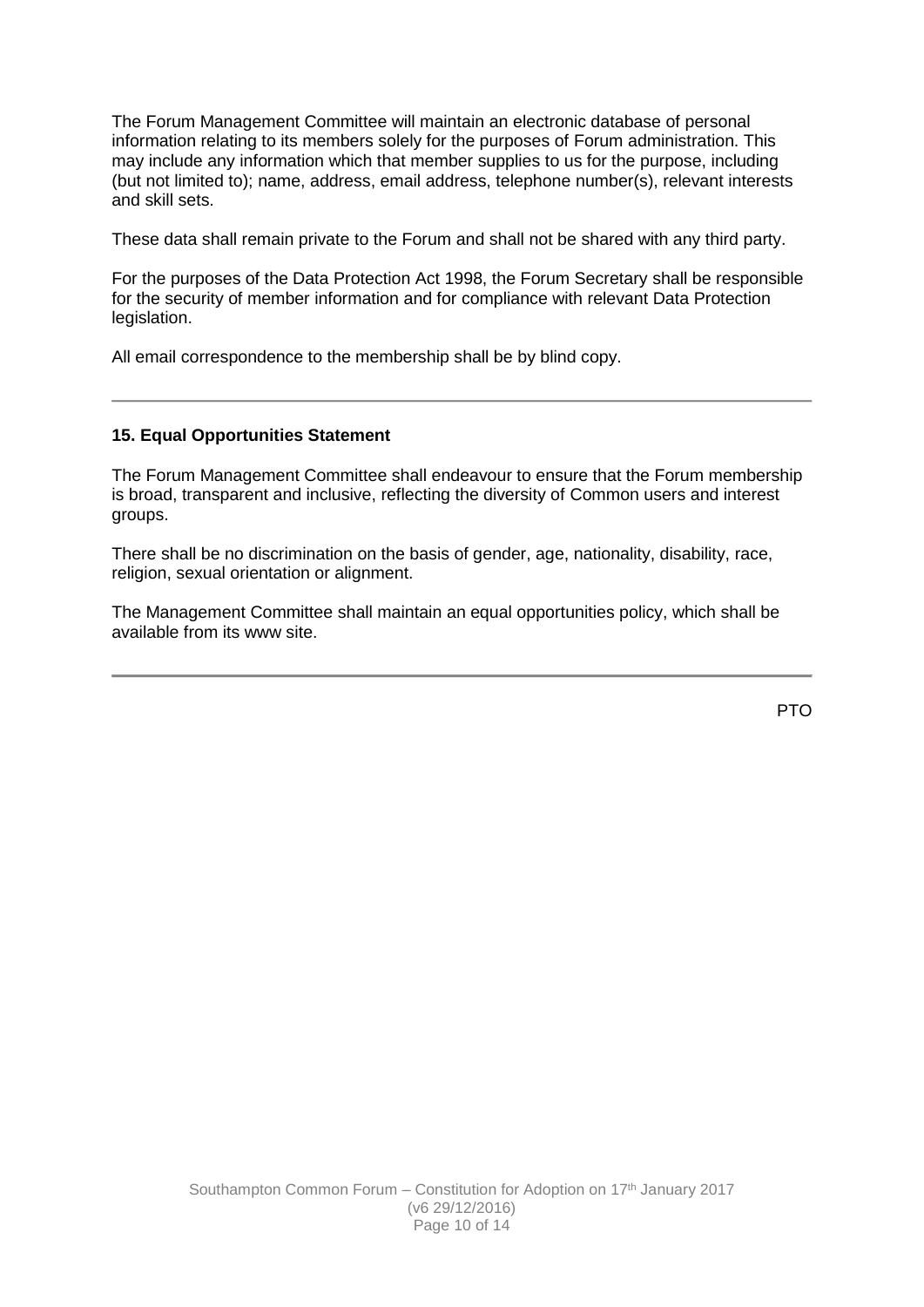# **16. Adoption of the Constitution**

This Constitution was adopted as the Constitution of The Southampton Common Forum at its first Annual General Meeting held at Richard Taunton Sixth Form College on 17<sup>th</sup> January 2017 where the following persons were formally elected as Officers and Ordinary Members of the Forum Management Committee.

| <b>Position</b>           | <b>Sign</b> | <b>Print</b> |
|---------------------------|-------------|--------------|
| Chair                     |             |              |
| <b>Vice Chair</b>         |             |              |
| Secretary                 |             |              |
| Treasurer                 |             |              |
| <b>Committee Member 1</b> |             |              |
| <b>Committee Member 2</b> |             |              |
| <b>Committee Member 3</b> |             |              |
| <b>Committee Member 4</b> |             |              |
| Date:                     |             |              |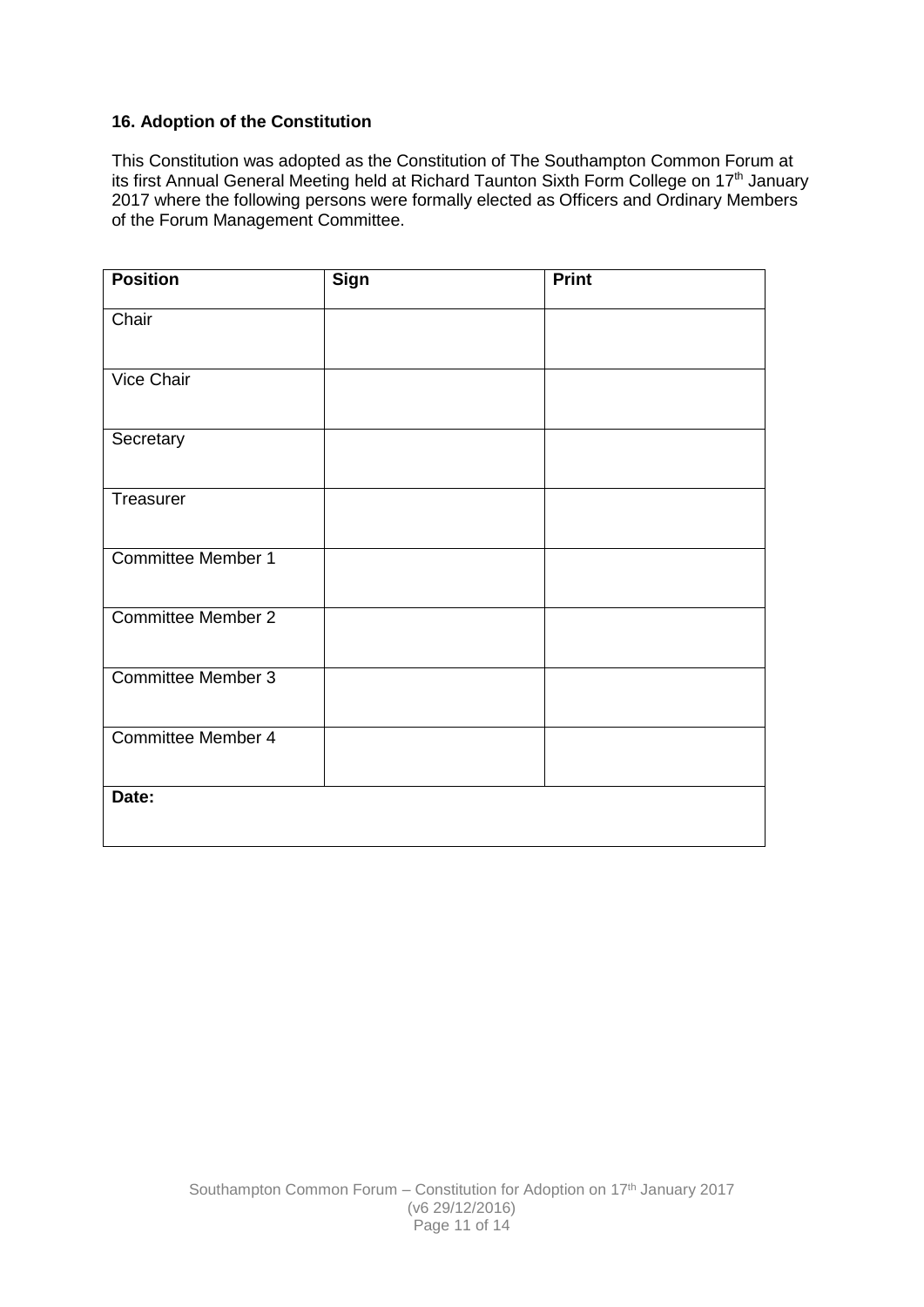# **Southampton Common Forum - Equal Opportunities Policy**

# **1. Principles**

The Equal Opportunities Policy of the Southampton Common Forum (SCF, the Forum) is designed to promote the Forum's aims and objectives, with equal treatment for all, regardless of the protected characteristics of age, disability, gender reassignment, marriage and civil partnership, race, religion or belief, sex and sexual orientation and also with respect to the grounds of employment status and family unit composition.

This policy is concerned with ensuring equal opportunities for volunteers and all those participating in the activities, management and coordination of SCF.

lt has due regard for the The Equality Act 2010: the main purpose of the Act is to unify the all the Acts and Regulations, which formed the basis of anti-discrimination law in Great Britain.

The Equality Act 2010 requires equal treatment in access to employment as well as private and public services, regardless of the protected characteristics of age, disability, gender reassignment, marriage and civil partnership, race, religion or belief, gender and sexual orientation. ln the case of gender, there are special protections for pregnant women. However the Act allows transsexual people to be barred from gender-specific services if that is "*a proportionate means of achieving a legitimate aim*". ln the case of disability, employers and service providers are under a duty to make reasonable adjustments to their workplaces to overcome barriers experienced by disabled people. ln this regard, the Equality Act 2010 did not change the law.

### **2. Aims & Objectives**

1. That the membership and services of SCF are open to all those living within the area of benefit, without discrimination of any kind.

2. That access to activities associated with SCF are open to all those living within the City, without discrimination of any kind

3. That SCF will aim to ensure that, wherever possible, developments and formal events on The Common will aim to accommodate the widest possible range of user groups, ages, abilities and activity levels.

#### **3. Disabled Access**

All meetings and associated events staged by SCF will use facilities that,nwithin reason, will be designed to provide facilities for disabled access.

### **4. Statement of Equal Opportunity**

SCF recognises that certain people or groups of people may be discriminated against, deliberately or otherwise. SCF is opposed to this and this policy is in place to ensure that this does not happen. This policy is set within the current legislative framework.

> Southampton Common Forum - Constitution for Adoption on 17<sup>th</sup> January 2017 (v6 29/12/2016) Page 12 of 14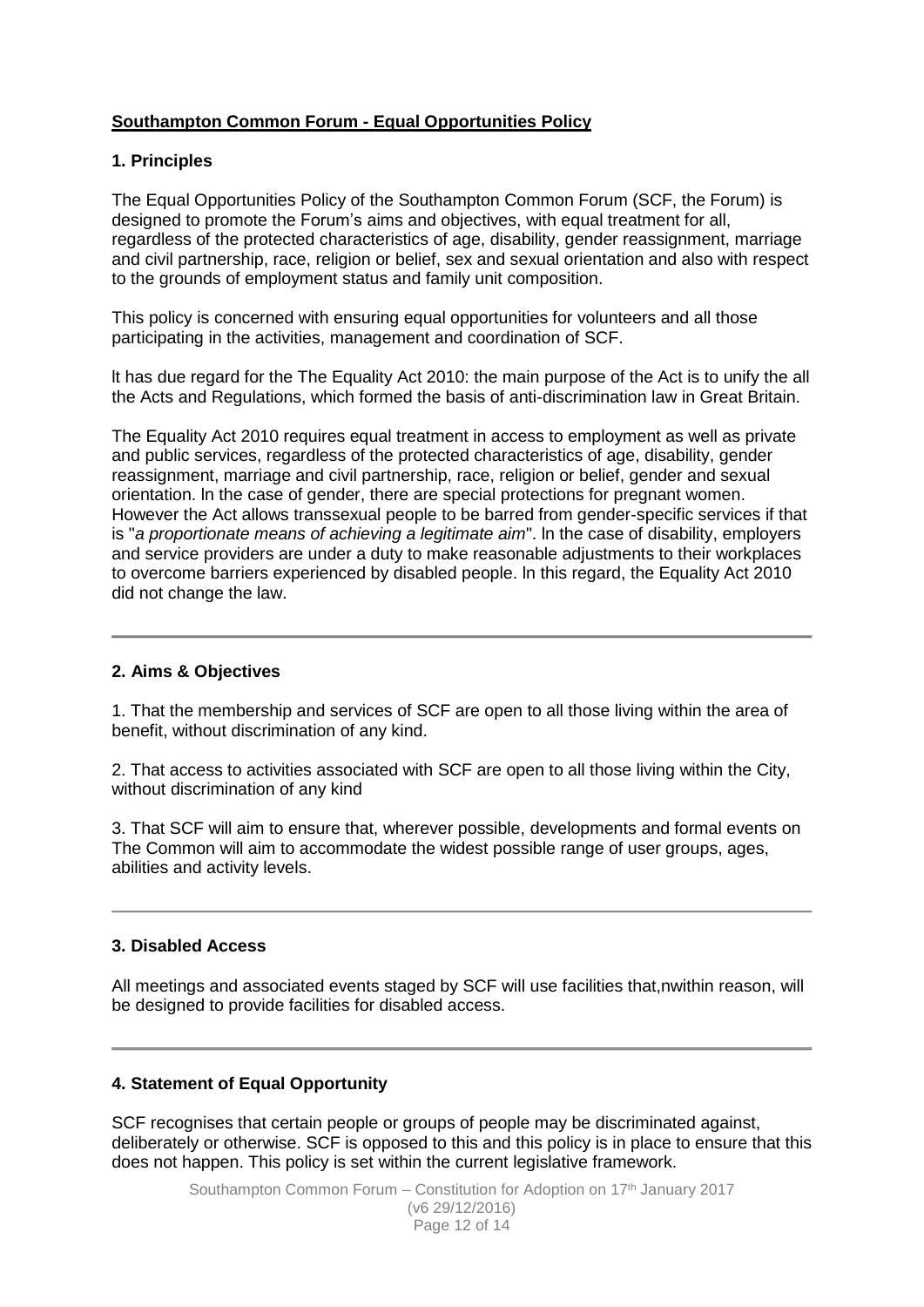This Equal Opportunities Policy will be publicised on the Forum's www site (www.southamptoncommon.org) and Forum members will be expected to comply with and to implement this policy.

SCF is opposed to any form of discrimination on the grounds of any of the protected characteristics of:

• Age

- Disability
- Gender reassignment
- Marriage and civil partnership
- Race
- Religion or belief
- Sex
- Sexual orientation

and also on the grounds of employment status and family unit composition.

We aim to provide fair and just treatment in all our activities and services to the community.

SCF aims to encourage cooperation from all individuals or associated groups in the implementation of this policy.

SCF will encourage and support people from under-represented groups in the community to participate in its activities and to contribute to its aims.

#### **5. Harassment**

Action will be taken against those who commit any type of hate crime and harassment - for clarification of these words, please follow the link: http://wwwsouthampton.gov.uk/hatecrime

All forms of harassment, either against, or by, a volunteer will be dealt with promptly and sensitively.

Instances of harassment can be reported directly to the Police on 101 or 0845 045 45 45. Alternatively, there is a hate crime reporting number; 023 8083 4114.

#### **6. Reporting.**

lf a case of what appears to be discrimination is reported or observed by members of SCF during SCF activities, it will be the duty of the Forum Management Committee to investigate and take appropriate action.

#### **7. Volunteer workers**

The same policy and process will be followed for Forum Management Committee members and for volunteer workers in the case of physical aggression or harassment.